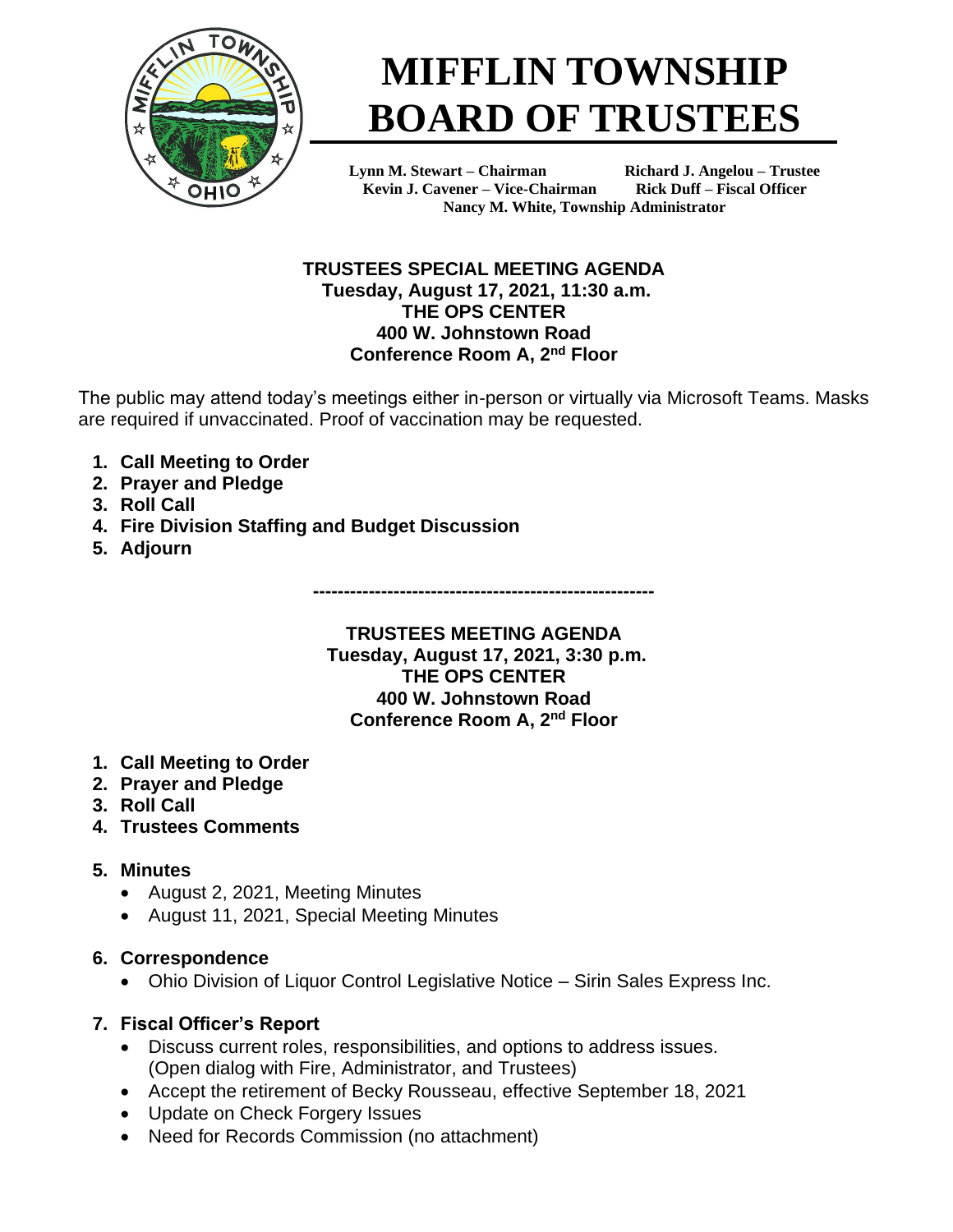- 2nd Half Tax Settlement
- Annual TIRC Review Meeting at 1:20 pm on Monday, August 23rd on the First Floor in Meeting Room One at 373 High Street, Columbus
- Update on work with Changes Healthcare (no attachment)
- Update on move to new Paycor Time and Attendance system (no attachment)
- Executive Session pursuant to Ohio Revised Code 121.22 (G) for the purpose of: 1) The appointment, employment, dismissal, discipline, promotion, demotion, compensation of an employee or official, or the investigation of charges or complaints against an employee, official, licensee or student, unless the employee, official, licensee or student requests a public hearing. - Can be done at the end of the meeting, only trustees needed.
- Executive Session Fire Department Issues
- Executive Session General Budget Issues
- Executive Session Admin Office Issues
- Executive Session Fiscal Officer Issues

#### **8. Township Administrator's Report**

• ODOT Township Stimulus Program Update

### **9. Proposed Resolutions – (New Business):**

### **HR**

• Updates

### **PIO**

- Media and Digital Communications Update
- Resident Outreach
- Upcoming Events
	- Sunday, Oct. 3: Fire Prevention Week Open House
	- Sept. 8-10: 3CMA Conference

### **SERVICE**

- Step 3 increase for Service Director, \$38.21/hr., effective 8/22/2021
- Chip Seal Mifflin Cemetery, Franklin Co. Engineer's Office \$12,224.21
- Drake Rd. Berm Project, Franklin Co. Engineer's Office, not to exceed \$39,117.78
- Updates

### **CODE ENFORCEMENT**

- Code violations to be placed as a lien on the tax duplicate per ORC §505.87(B)(2), totaling \$2,700.00:
	- o 2523 Ferris Park High Grass \$300.00
	- $\circ$  2584 Ferris Park High Grass \$300.00
	- o 2500 Parkwood Excessive Trash 3 Truckloads \$600.00
	- $\circ$  2566 Parkwood High Grass \$300.00
	- o 2480 Parkwood Excessive Trash 300.00
	- $\circ$  2785 Perdue Ave High Grass \$300.00
	- o 2564 Perdue Ave Excessive Trash 4 Truckloads \$600

# **POLICE**

• No requests/updates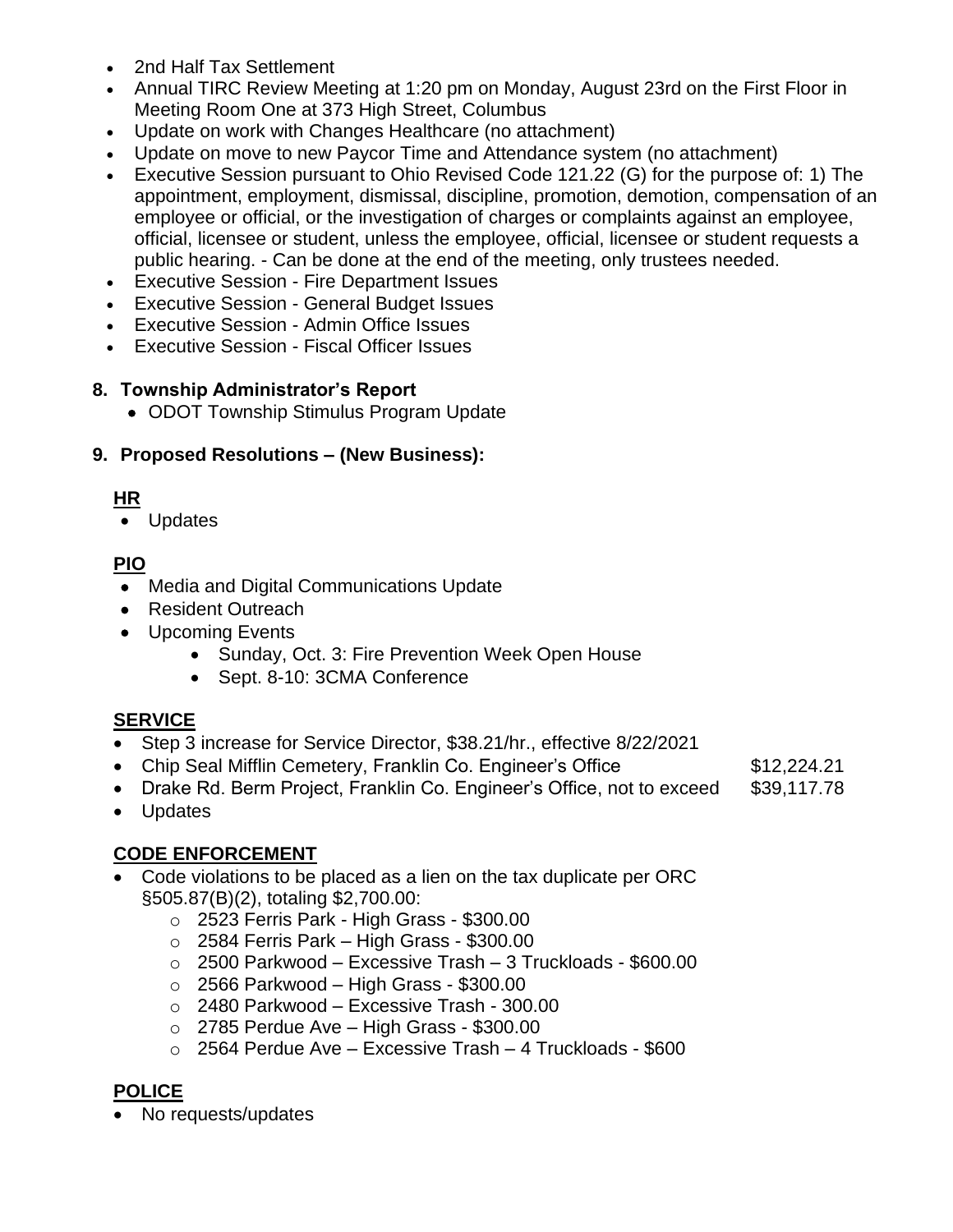

# **MIFFLIN TOWNSHIP BOARD OF TRUSTEES**

**Lynn M. Stewart – Chairman Richard J. Angelou – Trustee Kevin J. Cavener – Vice-Chairman Rick Duff – Fiscal Officer Nancy M. White, Township Administrator**